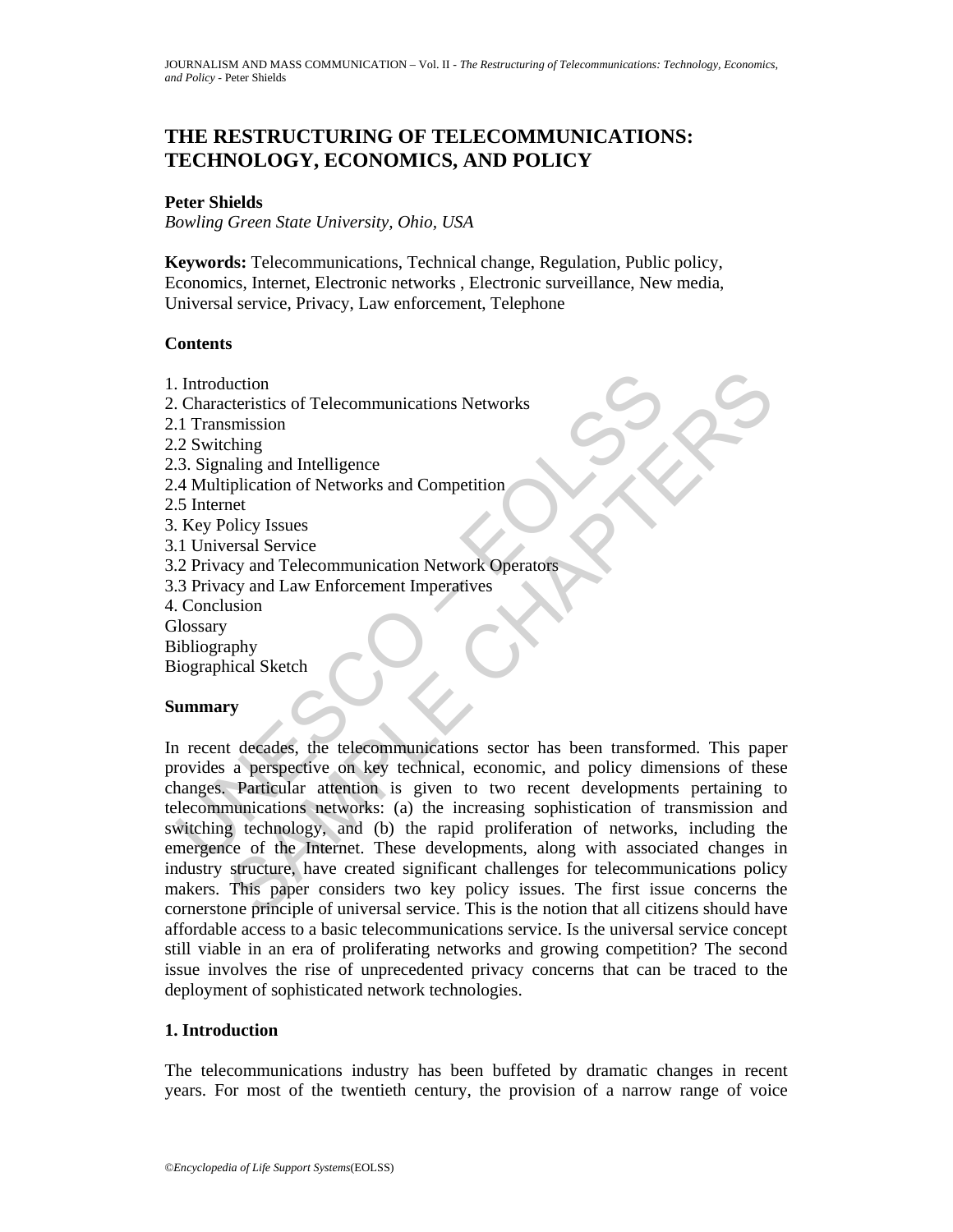telephony services (local, long-distance, and international) was entrusted to a large, vertically integrated monopolist: a public enterprise in most of the world, and a private, regulated corporation (AT&T) in the United States. All of this changed in the 1980s and 1990s with the rise of deregulation in the United States and the liberalization of telecommunications markets around the world. Worldwide, the competitive marketplace has now been embraced as the preferred means for organizing the supply of telecommunications services.

The emergence of a plethora of new technologies and services has accompanied this restructuring process. For example, the advent of high-capacity intelligent networks has multiplied the number of telecommunications service offerings (call number identification, home banking, Internet services, for example). Moreover, ongoing developments in digital technology are erasing the boundaries between telecommunications, broadcasting, and computer industries; digitization enables telecommunications operators to deliver digital audio, video, and text information over their networks, for example. Not surprisingly then, telephone, cable, broadcast, and computer companies are forging alliances across formerly rigid industry boundaries in order to take advantage of the new ways of doing business made possible by these technological developments. This convergence of technologies and industries is racing ahead of increasingly obsolete laws and policies that are rooted in the pre-convergence era.

evelopments in digital technology are erasing the bounded evelopments in digital technology are erasing the bounded elecommunications, broadcasting, and computer industries; digitecommunications operators to deliver digita munications, broadcasting, and computer industries; digitization enablom<br>numications, broadcasting, and computer industries; digitization enablom<br>numications operators to deliver digital audio, video, and text information This paper examines key technological, economic, and public policy dimensions of the seismic changes in telecommunications. First, the article tracks the evolution of the basic technological and economic characteristics of telecommunications networks. This is an important prerequisite for understanding the urgent policy issues that currently face the industry. Second, two key policy issues are discussed, namely the controversy concerning the provision of universal service, and the rise of telecommunications privacy and security concerns. Particular attention is given to events in the UK and the USA, as policy makers in these countries have pioneered new ways of managing the telecommunications "revolution."

# **2. Characteristics of Telecommunications Networks**

Telecommunications involves carrying voice, data, or image signals between different users along networks. These networks consist of two key technological components: transmission equipment and switching technology. The characteristics of these components play an important role in determining the kind of services that can be provided over networks, and their cost. In recent decades, developments in transmission and switching have transformed the nature of telecommunications. These developments include a huge increase in the carrying capacity and intelligence of networks. In large measure, the latter can be traced to the emergence and deployment of digital switching. These technical changes have been accompanied by the rapid proliferation of networks.

# **2.1 Transmission**

Until the 1970s, copper wire was the dominant transmission technology. Indeed, copper lines still link most users' premises to the local exchange. Copper lines are well suited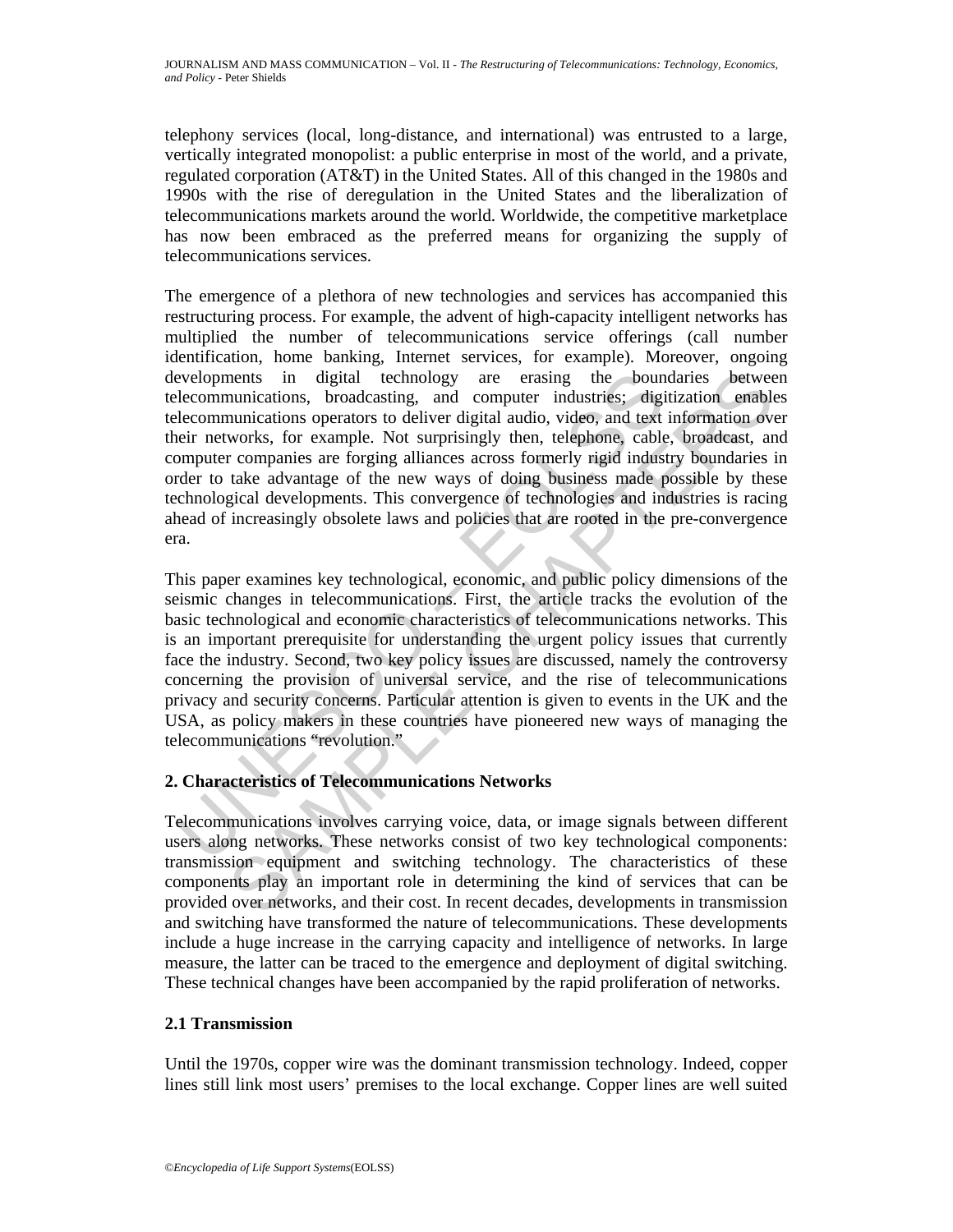for carrying voice signals, but they have a rather limited capacity. This problem has been addressed, to some extent, by recent advances in data compression techniques such as asymmetrical digital subscriber line technology (ADSL). ADSL has allowed telecommunications operators to offer video programming as well as voice services, for example.

In the 1970s and 1980s, a new transmission technology, fiber optic cable, was substituted for copper wire on long-distance and international routes. Fiber optic cable offers huge savings over copper wire because it is has much higher capacity and is easier to lay. According to a recent estimate, the cost of laying submarine cable for intercontinental communications has decreased by a factor of 150 with the use of fiber optic technology. Much of the current discussion about the economics of network building centers on the issue of when it may be economical to substitute copper with fiber in the local exchange. In large measure, the answer will depend on how quickly consumers demand information services that will require fiber's greater capacity.

The electronic communication of voice, data, and image signals can also occur via wireless transmission technologies (satellite, cellular radio, microwave, personal communications services). Relative to wire-line transmission, wireless transmission offers end users the benefit of mobility. However, wireless transmission faces interference and bandwidth (capacity) problems. The bandwidth problem means that it will be difficult and costly to offer services that are more advanced via wireless equipment, at least in the near future.

# **2.2 Switching**

uilding centers on the issue of when it may be economical to substiber in the local exchange. In large measure, the answer will depend<br>onsumers demand information services that will require fiber's greater<br>the electronic c centers on the issue of when it may be economical to substitute copper with local exchange. In large measure, the answer will depend on how quirely stroken is denoted in the seven that virtual experimential formic communic Switches allow the routing of signals throughout networks. In the 1970s and 1980s, telecommunications operators began to replace traditional electromechanical switches with digital ones. Digital switching, which is based on the marriage of computer and traditional telephone switching technology, allows the electric paths through a telephone switch to be controlled by a program stored in computer memory instead of by the motion of electromechanical components. Digitization and computer control greatly increased switching quality and reliability. With digital technology, voice and data are conveyed in essentially the same way: that is, in electronic streams of zeroes and ones, or pulses and lack of pulses. The integration of voice and data traffic and the addition of video transmission services (video-on-demand, for example) will require switches that can handle a wide range of transmission speeds. Optical switching systems, which are currently under development, promise further increases in power and reductions in cost.

# **2.3. Signaling and Intelligence**

A related key development has been the substantial increase in the intelligence of networks. In the era of electromechanical exchanges, signaling information (that is, coded information on such matters as the destination of calls and whether the called line is engaged) was conveyed within the same channel as the voice message. By contrast, in today's intelligent digital systems, a separate channel (out-of-band signaling) conveys this signaling information. This development, as well as the adoption of new signaling protocols (signaling system 7, or SS7) has permitted a richer set of offerings and more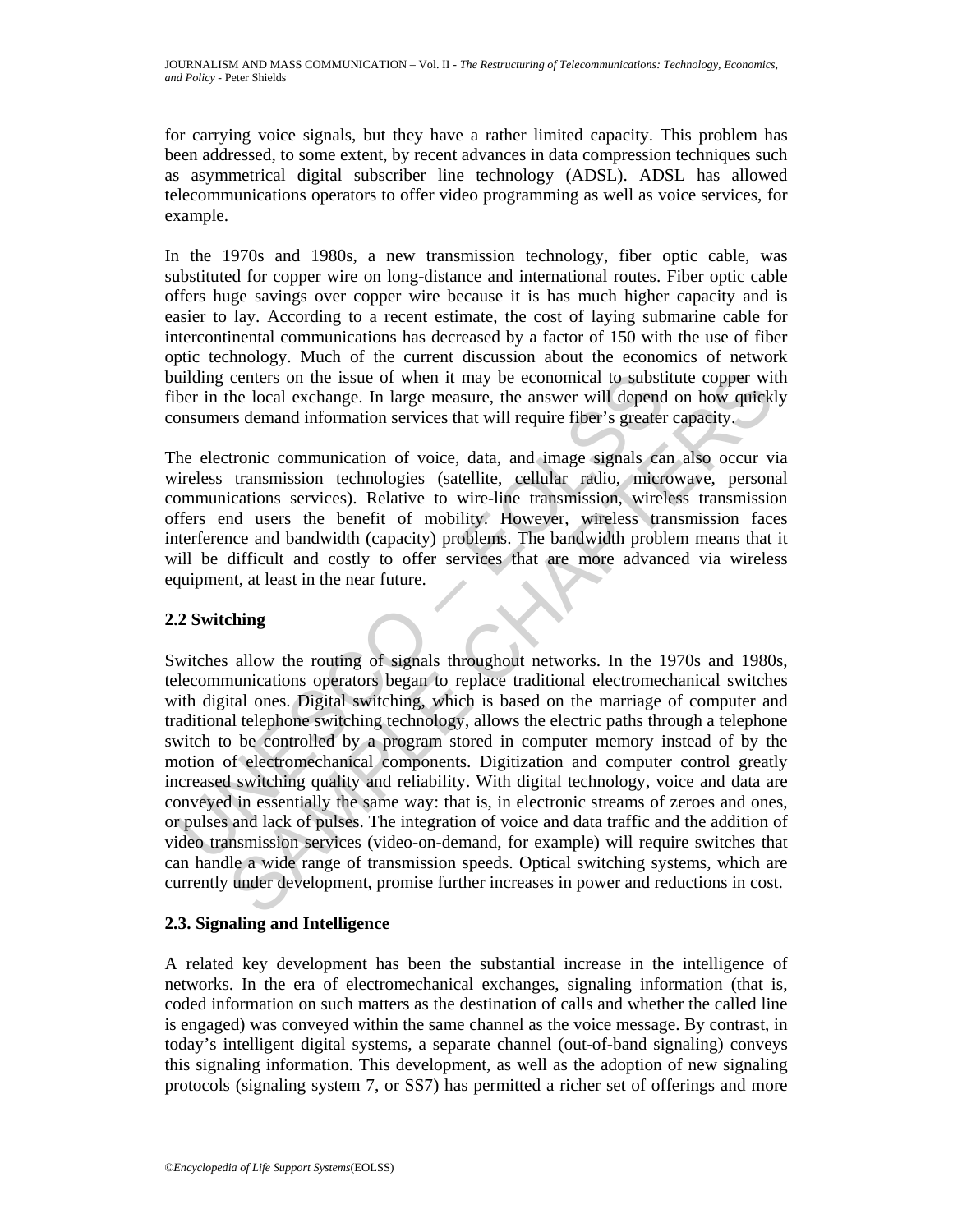utilization of networks. Plain old voice services are now complemented by a wide and rapidly changing array of new services; call number identification or "Caller ID," selective call forwarding, personal 800 numbers, selective call rejection or acceptance, and so forth.

- -

-

# TO ACCESS ALL THE **15 PAGES** OF THIS CHAPTER, Visit: [http://www.eolss.net/Eolss-sampleAllChapter.aspx](https://www.eolss.net/ebooklib/sc_cart.aspx?File=E6-33-04-01)

#### **Bibliography**

Aufderheide P. (1999). *Communications Policy and the Public Interest*. 323 pp. New York: Guilford Press. [This book provides an excellent analysis and discussion of recent economic, policy, and technology trends in the telecommunications sector in the United States.]

Cairncross F. (1997*). The Death of Distance: How the Communication Revolution Will Change Our Lives*. 303 pp. Boston: Harvard Business School Press. [Written for a popular audience, this book focuses on the technology changes that are central to the so-called "telecommunications revolution."]

**FIGAL INTERVALUATE CONSISTING LOOSE SUITE/FIGAT SUITS (In the SUITS CONSISTING LOOSES SUITS) and the Public Interest. 323 pp. 2<br>
reflectmendogy trends in the telecommunications Policy and the Public Interest. 323 pp. 2<br> FACTION**<br>**EXERCISE COLLECT COLLECT COLLECT AND TRANSPARED (COLLECT AND PROPORT)<br>
SEEN BOON provides an excellent analysis and distansion of recent economic, policy, at<br>
its hook provides an excellent analysis and distanc** Collins R. and Murroni C. (1996). *New Media, New Policies*. 243 pp. Cambridge: Polity Press. [This book is concerned with role that competition should play in the "telecommunications revolution." Focusing on the British context, the authors convincingly argue that regulation is needed for effective competition, to ensure affordable access to essential telecommunications services, and to protect citizens and consumers.]

Diffie W. and Landau S. (1998*). Privacy on the Line: The Politics of Wiretapping and Encryption*. 342 pp. Cambridge, MA: MIT Press. [This book examines recent debates over privacy policy associated with the design and development of telecommunications systems. Particular attention is given to events in North America and Europe.]

Laffont J. J. and Tirole J. (2000). *Competition in Telecommunications*. 315 pp. Cambridge, MA: MIT Press. [The authors attempt to show how economic theory can illuminate the policy problems involved in moving toward a more competitive telecommunications sector. The book presupposes that the reader is well versed in basic economic theory.]

Mansell R. E. (1993). *The New Telecommunications*. 260 pp. London: Sage. [This book provides an excellent broad-ranging analysis and evaluation of the political, economic, and technological factors that have contributed to the creation of intelligent networks. The author does a fine job of showing how various actors in the telecommunications sector shape policy decisions and design choices.]

Mueller M. (1997). *Universal Service: Competition, Interconnection, and Monopoly in the Making of the American Telephone System*. 213 pp. Cambridge, MA: MIT Press. [The book provides a detailed analysis of the history of universal service in the United States.]

Negroponte N. (1995). *Being Digital*. 243 pp. London: Hodder and Stoughton. [Written in an anecdotal style, the author presents his optimistic vision for the future of telecommunications technologies and how they will impact our lives. The author acknowledges that there will be policy challenges down the road such as invasion of privacy, software piracy, and intellectual property abuse.]

Salus P. H. (1995). *Casting the Net: From ARPANET to the Internet and Beyond*. 299 pp. Reading, MA: Addison-Wesley. [The book provides an accessible overview of the history and contemporary evolution of the Internet.]